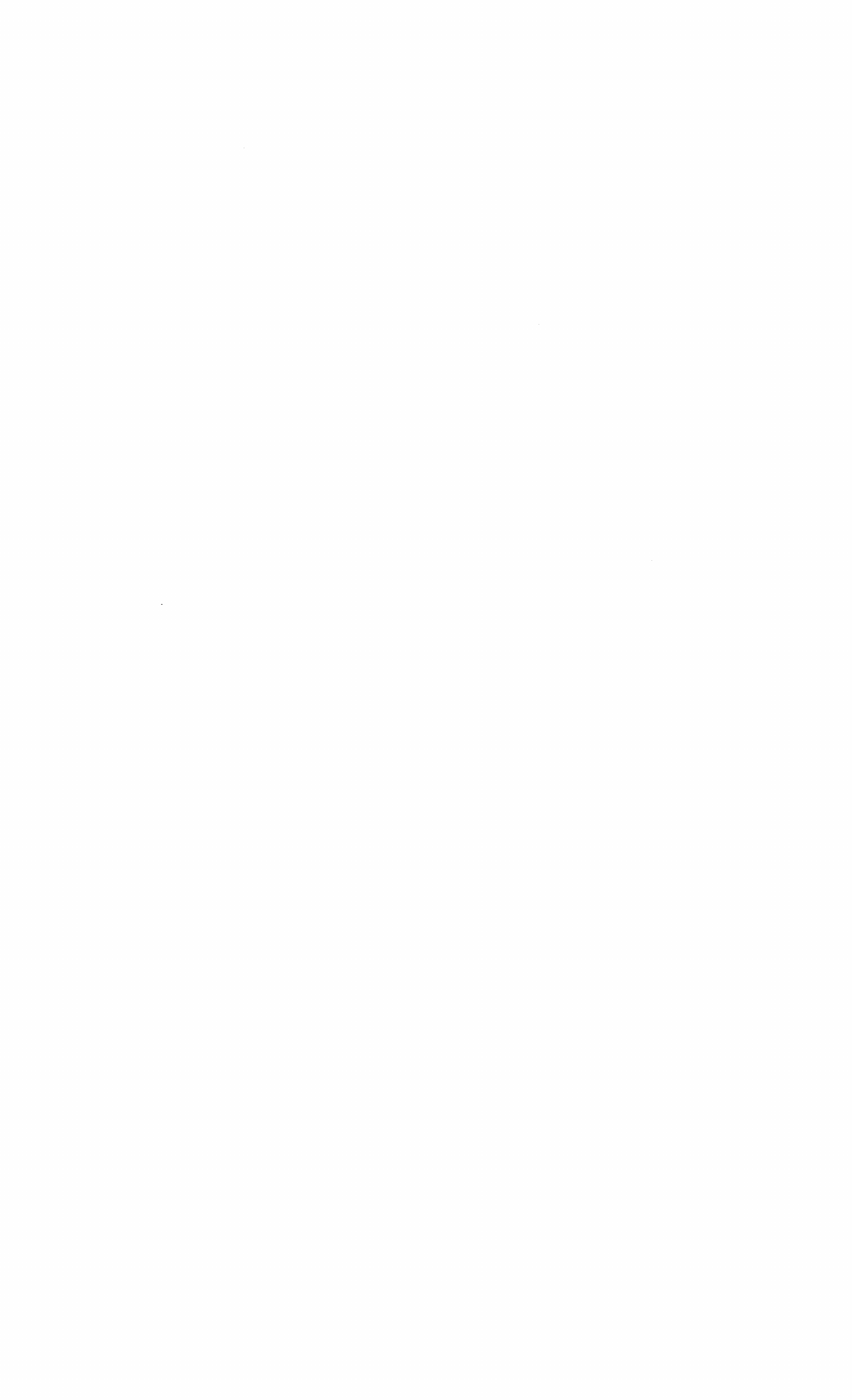outside appearance could be improved by cutting back some of the trees and power washing the building.

1. Well improvements at Jail, Courthouse and Administration Complex - 'Ihe Engineer with the OCWA is providing assistance to staff on determining the best option for rectifying the problem with contamination of the wells at the Jail and Courthouse. At present, a gasoline additive called MBI'E is still showing up in the Jail Well. Recently, the Courthouse well samples have been below reporting levels. '!he alternatives for the Jail well are digging a new well or installing a treatment system. 'Ihe' Board authorized staff to investigate the alternatives and bring back a recommendation for their review. The Board also instructed. staff to discontinue the bottled water in' those buildings in which the water is suitable for public use.

m. Bond Interest Payment - 'Ihe first interest payment in the amount of \$128, 000 on the last Courthouse bond issue is due in February, 1998 and was not included in the 1997-98 operating budget. 'Iherefore, the Board agreed to appropriate these funds from the 1996 undesignated fund balance.

n. McKenney First, Responder Vehicle - If McKenney is successful in receiving this grant, a local match will need to be appropriated by the Board in the amount of  $\frac{6}{9}$ , 000.

o. Trash Delivery service - 'Ihe Board instructed staff to continue to investigate the cost of purchasing the necessary trucks and equipment for the County to haul its own trash to a regional landfill. These costs are not included in the total costs for the CIP.

2. Reuse of Eastside/Northside/McKenney Elementary Schools - The Board briefly discussed the use of these buildings as temporary measures to absorb some of the school overpopulation and/or as School Board offices. Staff was instructed to discuss these alternatives with the SUperintendent and ask for input from the School Board.

3. Reuse of Existing Courthouse - Staff presented a copy of a trip report prepared by Mr. Dick Dretsch, historic architect and Ron Thomson, an interpretive planner on contract with the National Park Service, on their review of the existing Courthouse and various renovation options. Staff also presented copies of cooperative agreements between various local government agencies and the Park service for operation of joint visitor/interpretative centers. '!heir general conclusion is that the building requires considerable work to meet the accessibility requirements of the ADA, to eliminate safety hazards and to bring the mechanical systems up to current code·as follows: Remove the existing and install a new electrical system; remove the existing and install a new HVAC system; remove the existing roof and apply a new tin roof; install a sprinkler system (if code requires); regrade the site to direct water and ground moisture away from the court house; address the lack of code worthy stahways to the second floor and exits; replace existing deteriorated windows with new energy efficient windows and add insulation to increase the building's energy perfonnance; conduct a structural survey to insure the structural safety and integrity of the building (when the building is vacated); bring the building into compliance with accessibility standards (door changes, new stairs, lift or elevator and new rest rooms). Upon motion of Mr. Clay, seconded by Mrs. Everett, Mr. Clay, Mrs. Everett, Mr. Tickle, Mr. Bracey, Mr. Moody voting "aye", staff was instructed to do the following: Proceed with obtaining bids on the basic work as listed above; submit a request for funding from the General Assembly; bring the appropriate parties together to begin discussions on the feasibility of a partnership.

### 4. 1997-98 CIP Program -

Staff advised the Board that a rough draft of the audit has been stall advised the board that a rough drait of the audit has been<br>completed and it appears that there will be \$2 million in undesignated fund balance for the year ending June 30, 1997. It is staff's recommendation that \$1 million be added to the Debt service Fund and \$1 million be used for the Capital Improvements Program. The following items were discussed as possibilities for the 1997-98 CIP: EMS/Fire Dept. Station; Recreation Area for the Lake; McKenney Fire Truck or Fire House; Rohoic Branch Library - Mrs. Everett suggested the use of one of the modulars from the School system that could be placed at Eastside Elementary School; GIS system - staff was instructed to have March Altman come to a Board meeting in the near future to give a definitive

 $\sum_{i=1}^{n} \sum_{j=1}^{n}$ 

 $\hat{L}_{\mu\nu}^{(1)}$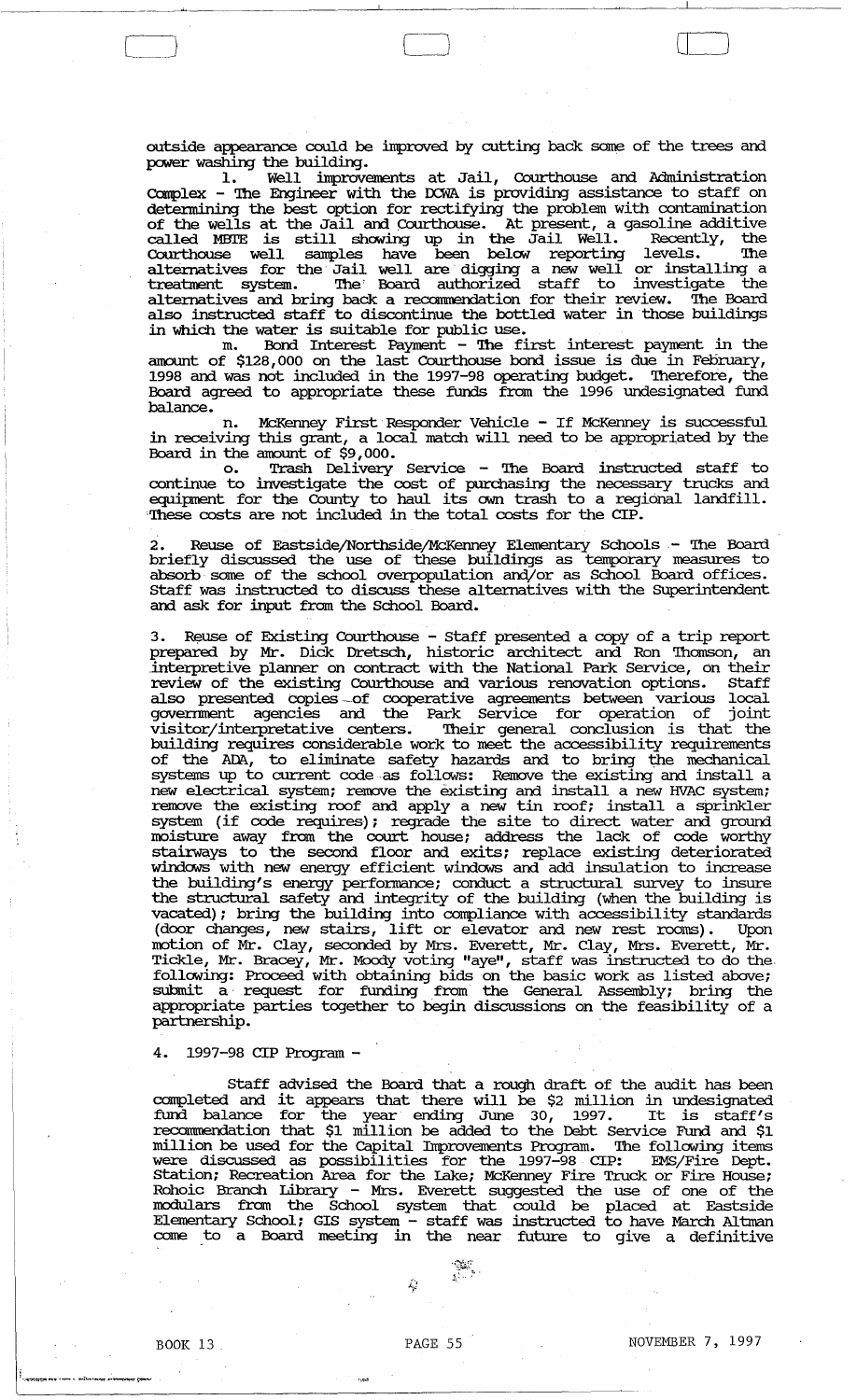explanation of GIS systems; fire truck for the next department in the truck replacement program (McKenney, Dinwiddie or Namozine). 'Ihese items total approximately \$1,100,000. 'Ihe Board instructed staff to ask the County's financial consultants to review these programs and ,the COUnty's financial position and update their capital funding strategy.

#### IN RE: ZONING/DEVELOPMENT ISSUES

Campground Ordinance - The Board members reviewed the latest draft of the campground ordinance and agreed to leave the language as stated with the following addition: When a permanent attached structure stated with the following addition: when a permanent attached structure<br>deteriorates to the point of replacement, it cannot be rebuilt; any replacement structure must neet the guidelines as described in Items #15 and #16 of the ordinance as stated. Staff was instructed to investigate the need for another public hearing and, if not required, place the ordinance on the November 19, 1997 agenda for action.

2. Residential Growth Strategies - The Board reviewed a draft on various residential growth strategies. Mr. Tickle and Mr. Bracey agreed to serve on a Residential Growth Strategies Committee to be organized by the Planning Department to present recommendations to the Board for their consideration within 90 days. The Board members indicated they would come up with suggested members from their individual districts.

### IN RE: GENERAL REASSESSMENT

'Ihe Board agreed to conduct another general reassessment four years from the last one, which would have an effective date of January 1, 2001. '!he process would begin July 1, 1998.

#### IN *RE:* IEGISIATIVE PROGRAM

The Board reviewed their legislative program for the 1998 General Assembly Session.

# IN RE: COUNTY CREDIT CARD LIMIT

Upon motion of Mr. Bracey, seconded by Mrs. Everett, Mr. Bracey, Mrs. Everett, Mr. Tickle, Mr. Clay, Mr. Moody voting "aye", the Board authorized Administration to increase the credit limit on the County Credit Card from \$1,000 to \$5,000.

#### IN *RE: RECESS*

'Ihe Board recessed for dinner at 6:00 P.M. and reconvened the meeting at 8:00 P.M.

#### IN RE: EXECUTIVE SESSION

""-.,...-~~~~~~ .. ....-;,~

Upon motion of Mr. Clay, seconded by Mr. Bracey, Mr. Clay, Mr. Bracey, Mr. Tickle, Mrs. Everett, Mr. Moody voting "aye", pursuant to Sec. 2.1-344 (a)-(I) Discussion of employment, salaries, disciplining of public officers, appointees, or employees of any public body - EMS, Fire (public safety); additional Courtroom Deputy positions, buildings and grounds maintenance; and persormel policies, the Board moved into Executive Session at 8:01 P.M. At 8:30 P.M., the Board recessed until 9:00 A.M., Friday, November 7, 1997. Paul Jacobson jointed the meeting at this time. Upon an affinnative vote, the meeting reconvened into Open Session time. Upon at 11:30 A.M.

#### IN *RE:* CERI'IFICATION

Upon motion of Mr. Clay, seconded by Mr. Bracey, Mrs. Everett, Mr. Clay, Mr. Tickle, Mr. Bracey, Mr. Moody voting "aye", the following resolution was adopted:

WHEREAS, the Board of SUpervisors of Dinwiddie County convened an executive meeting on this date pursuant to an affirmative recorded vote and in accordance with the provisions of the Virginia Freedom of Information Act; and

 $\mathcal{A}^{\text{in}}$  ,  $\mathcal{A}^{\text{in}}$ 

 $\gamma_p^{(t)}$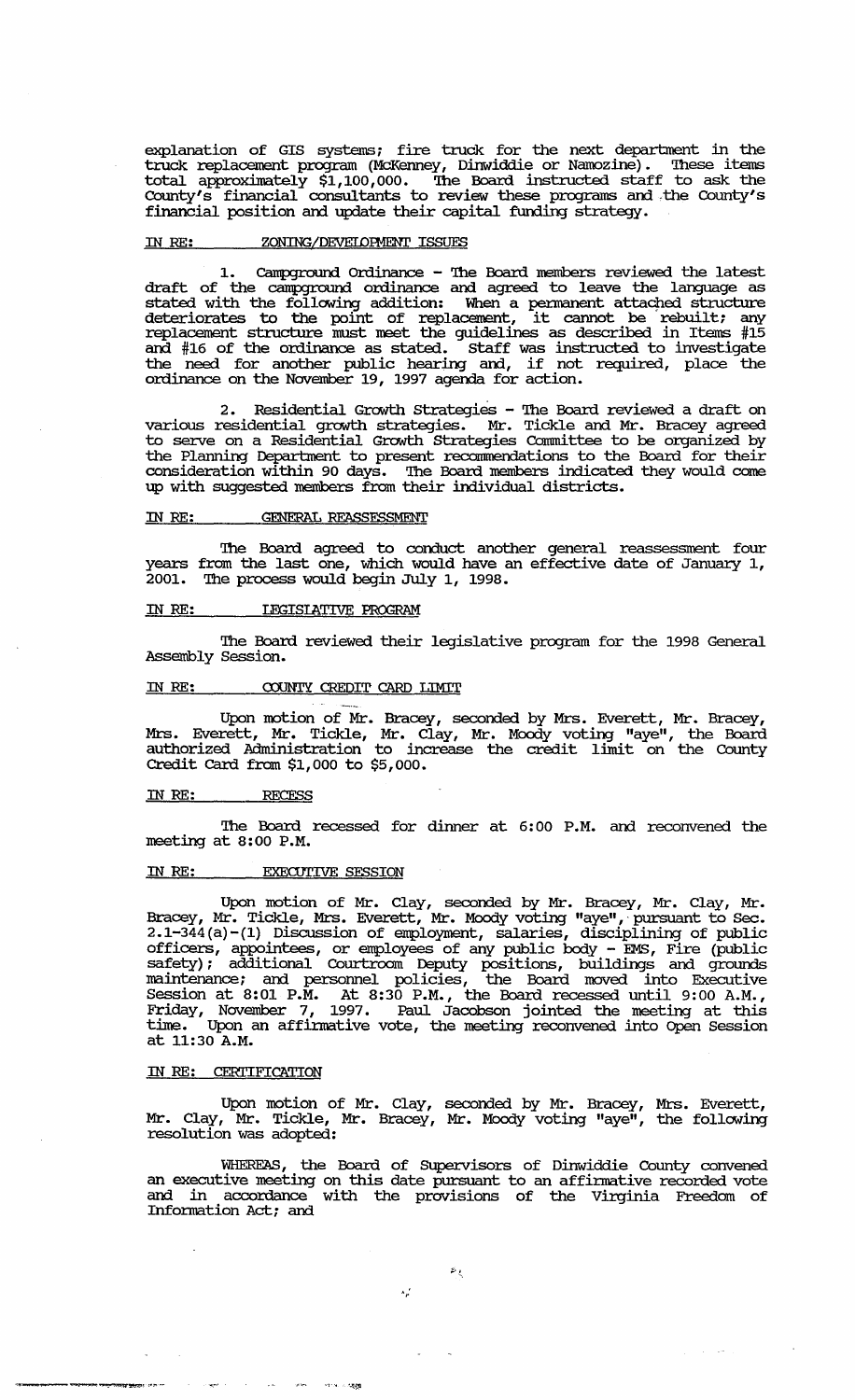WHEREAS, Section 2.1-344.1 of the Code of Virginia requires a certification by the Board of SUpervisors of Dinwiddie County, that such Executive meeting was conducted in confonnity with the Virginia law;

( I  $\sim$ 

. NCM 'IHEREFORE BE IT RESOLVED that the Board of SUpervisors of Dinwiddie County, Virginia, hereby, certifies that, to the best of each member's knowledge, (1) only public business matters lawfully exempted from open meeting requirements by Virginia law were discussed in the Executive meeting to which this certification resolution applies; and (2) only such public business matters as were identified in the motion convening the executive meeting were heard, discussed or considered by the Board of SUpervisors of Dinwiddie County, Virginia.

### IN RE: OVERTIME DUE TO PAID EMS

Upon motion of Mr. Bracey, seconded by Mr. Clay, Mr. Bracey, Mr. Clay, Mr. Tickle, Mrs. Everett, Mr. Moody voting "aye",

BE IT RESOLVED by the Board of SUpervisors of Dinwiddie County, Virginia that funds are hereby appropriated from the 1996 undesignated fund balance in the amount of \$65,000 for a one-time payment of overtime due to the paid EMS employees for the years 1995-97; and

BE IT FURTHER RESOLVED by the Board of Supervisors of Dinwiddie County, Virginia that a 40-hour workweek be established for the paid EMS.

### IN RE: PUBLIC SAFETY OFFICER

. Upon motion of Mrs. Everett, seconded by Mr. Bracey, Mrs. Everett, Mr. Bracey, Mr. Tickle, Mr. Clay, Mr. Moody voting "aye", Administration was authorized to prepare a job description and advertise the position of Public Safety Officer.

### IN RE: NEEDS ASSESSMENT

Upon motion of Mr. clay, seconded by Mr. Tickle, Mr. Clay, Mr. Tickle, Mr. Bracey, Mrs. Everett, Mr. Moody voting "aye", the County Administrator was authorized to move forward with the preparation of plans for a needs assessment concerning public safety needs in the County, which when complete will be considered working documents of the County Administrator to be used solely in Executive Session.

# IN RE: BILLING FOR AMBUlANCE· SERVICE

Upon motion of Mr. Bracey, seconded by Mr. Tickle, Mr. Bracey, Mr. Tickle, Mr. Clay, Mrs. Everett, Mr. Moody voting "aye", action on billing for ambulance services is tabled for 60 days until a plan for administration of the program is presented to the Board.

# IN RE: EMS COUNCIL/FIRE CHIEF'S ASSOCIATION

Action on these two organizations is postponed pending the hiring of a Public Safety Officer.

#### IN RE: DISTRIBUTION OF TWO-FOR-LIFE FUNDS

Upon motion of Mr. Tickle, seconded by Mr. Bracey, Mr. Tickle, Mr. Bracey, Mr. Clay, Mrs. Everett, Mr. Moody voting "aye",

BE IT RESOLVED by the Board of SUpervisors of Dinwiddie County, Virginia that the Two-for-Life FUnds allocated to the County will be distributed to the EMS Agencies in the County, including First Responder Units, based on the percentage of calls responded to in the County for the year the funds are allocated.

# IN RE: PERSONNEL POLICY AMENIMENTS - FAMILY LEAVE

Upon motion of Mr. Bracey, seconded by Mr. Tickle, Mr. Bracey, Mr. Tickle, Mr. Clay, Mrs. Everett, Mr. Moody voting "aye", the following amendment to the Dinwiddie County personnel policies is approved regarding Family Leave: Before Family Leave without pay would be allowed, an

 $\mathbb{R}^n$ 

 $\mathcal{L}_p$